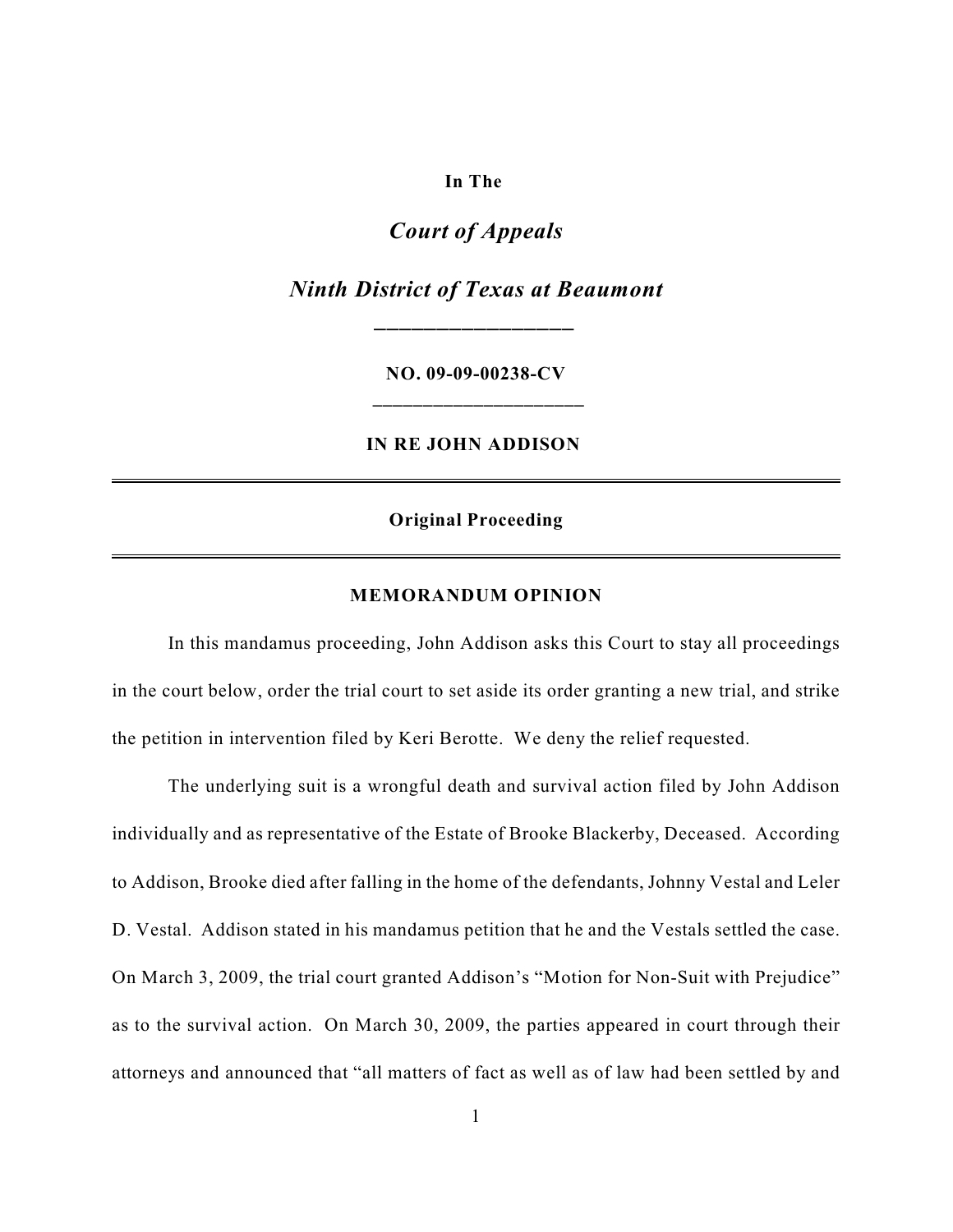between the parties," and the trial court dismissed the entire case with prejudice. Alleging that she is a statutory beneficiary and necessary party to the case and that the parties purposely failed to include her in the wrongful death settlement, Keri Berotte, Brooke's mother, filed a petition in intervention and a motion for new trial on April 15, 2009. Addison filed a motion to strike Berotte's petition in intervention as untimely filed. After conducting a hearing, the trial court granted Berotte's motion for new trial on April 29, 2009. Relator has not presented this Court with a record of the hearing.

Addison contends the dismissal of the case was a ministerial act and the trial court abused its discretion by reinstating the case based upon a motion for new trial filed by Berotte. Addison also argues Berotte cannot "unilaterally revive" the claims by filing a petition in intervention after the trial court dismissed the entire case by agreement of the parties. Generally, plaintiffs have the right to take a non-suit. *See* TEX. R. CIV. P. 162. A request for dismissal with prejudice based upon a settlement resulting in what amounts to an adjudication of the merits may be "different from the ordinary non-suit that involves no adjudication and is without prejudice. . . ." *See De La Rosa v. Vasquez,* 748 S.W.2d 23, 26 (Tex. App.--Amarillo 1988, no writ).

The trial court's plenary power runs from the date of the order. *See In re Bennett,* 960 S.W.2d 35, 38 (Tex. 1997); TEX. R. CIV. P. 329b(d). Even when a party files a notice of nonsuit, the trial court does not have to dismiss the case immediately. *Univ. of Tex. Med. Branch*